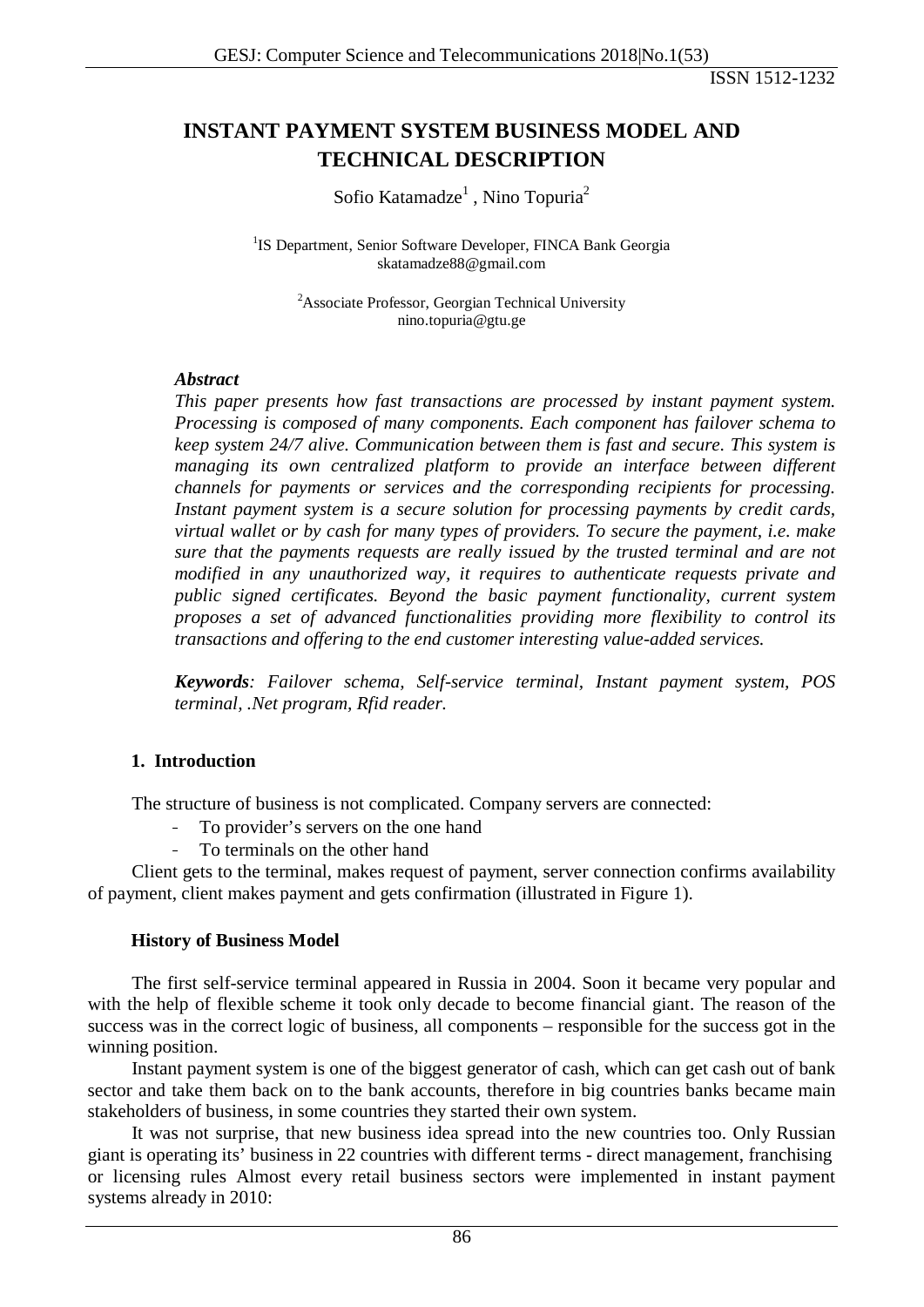- Mobile phones operators
- Utility payments
- Internet shops
- Transportation companies
- Lottery tickets
- Automobile payments (parking, fines)
- Bank payments
- Governmental payments

## **Turkey**

Hizli Tahsilat Sistemleri (HTS) is Turkish based company, It was founded in Istanbul, Full functioning started in August 2012. Company provides performance of different payments from self-service kiosks. The use of modern technologies enables system to make any type of payments in live continuous regime (24/7) without any interruption.

Payment chain includes several products:

Self Service Terminal. It works everywhere, only mobile phone service and electricity source is needed. It is equipped with bill and coin acceptors, printer for receipts and with credit card reader in some cases. Touch screen monitor and user-friendly software makes each payment easy.



Figure 2: - Self Service Terminal

It is more flexible and mobile device. It works on batteries. For performance of payments operator is needed. Every service from self-service terminal is installed in POS terminal too.



Company's web terminal allows agents and direct customers to make payments from every computer. It has no need of additional devices, only internet connection is enough.



Figure 4: - Web Terminal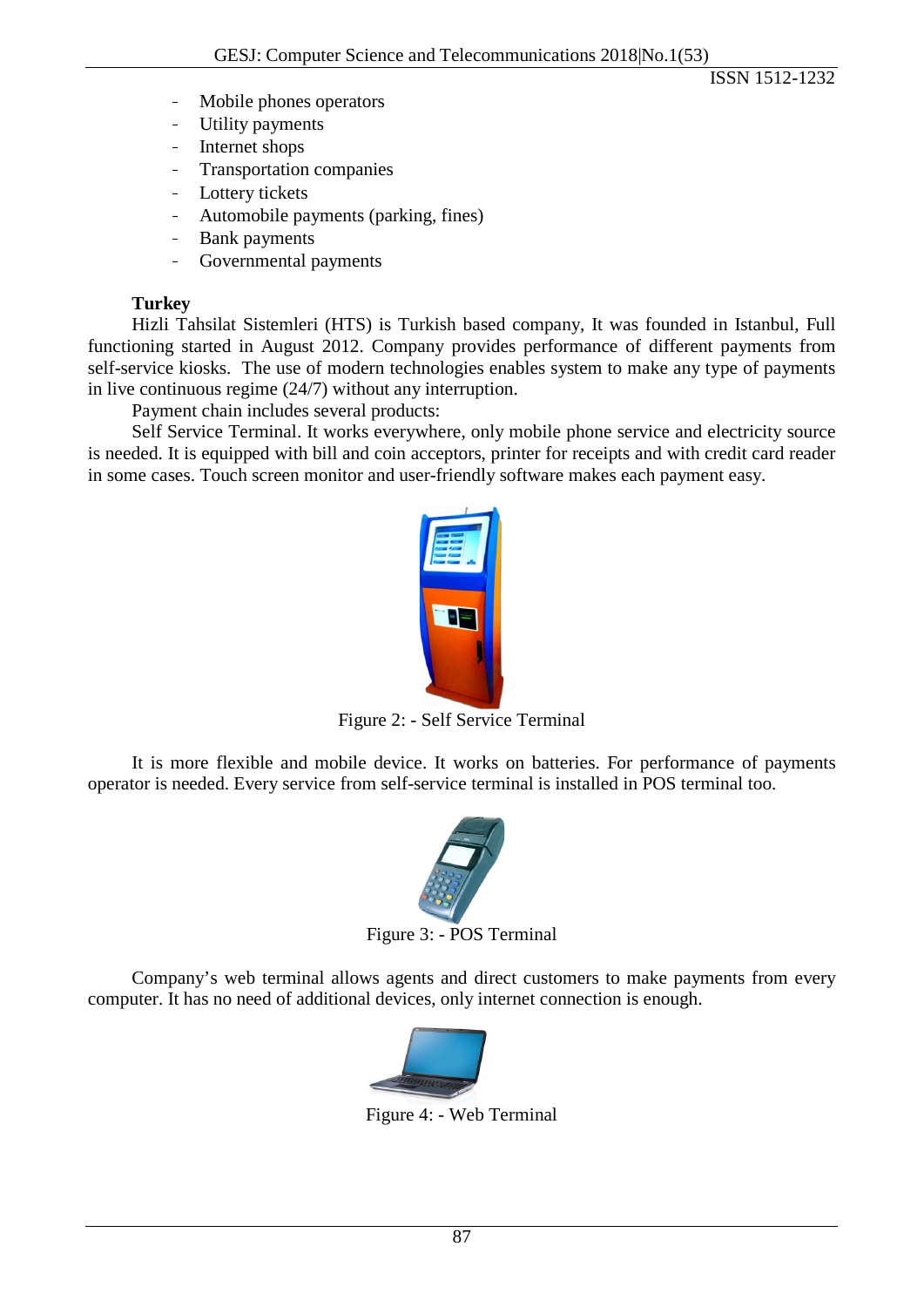

Figure 5: - HTS Processing Logic Plan

### **2. Components**

The picture shown above illustrates our company's servers prototype. On each component of the system it is indicated own technology.

The terminal is written in the .NET program. I am making any change or remote update of the pay box.

Now let's discuss the software structure - how the terminal works and what components are required for correctly functioning.

## **2.1 Terminal Software Components**

During Terminal startup, all necessary controllers(jobs) are initiated, such as: configuration, session, server, transaction, etc. Above mentioned methods, enable us to control whole processes in software remotely.

Each terminal has own configuration. Configuration includes all properties required for pay box and providers.

Terminal has very good opportunity for offline providers. According to provider requirements, terminal accepts payments in desired way:

- Online

- Online + Available Offline
- Force Offline

Online is standard transaction.

Online with available offline functionality enables terminal to accept payment in case of provider timeout.

Force offline feature, forces all transactions to fall in offline folder. They are synchronized periodically, in case of answer delivery – file is deleted, otherwise it's processed again.

The terminal has network and hardware control functions. These functions are constantly running and checking whether the terminal components are enabled. In case of problem, program tries to eliminate defect identified by the error code. This maximizes control mechanism without the intervention of technical personnel.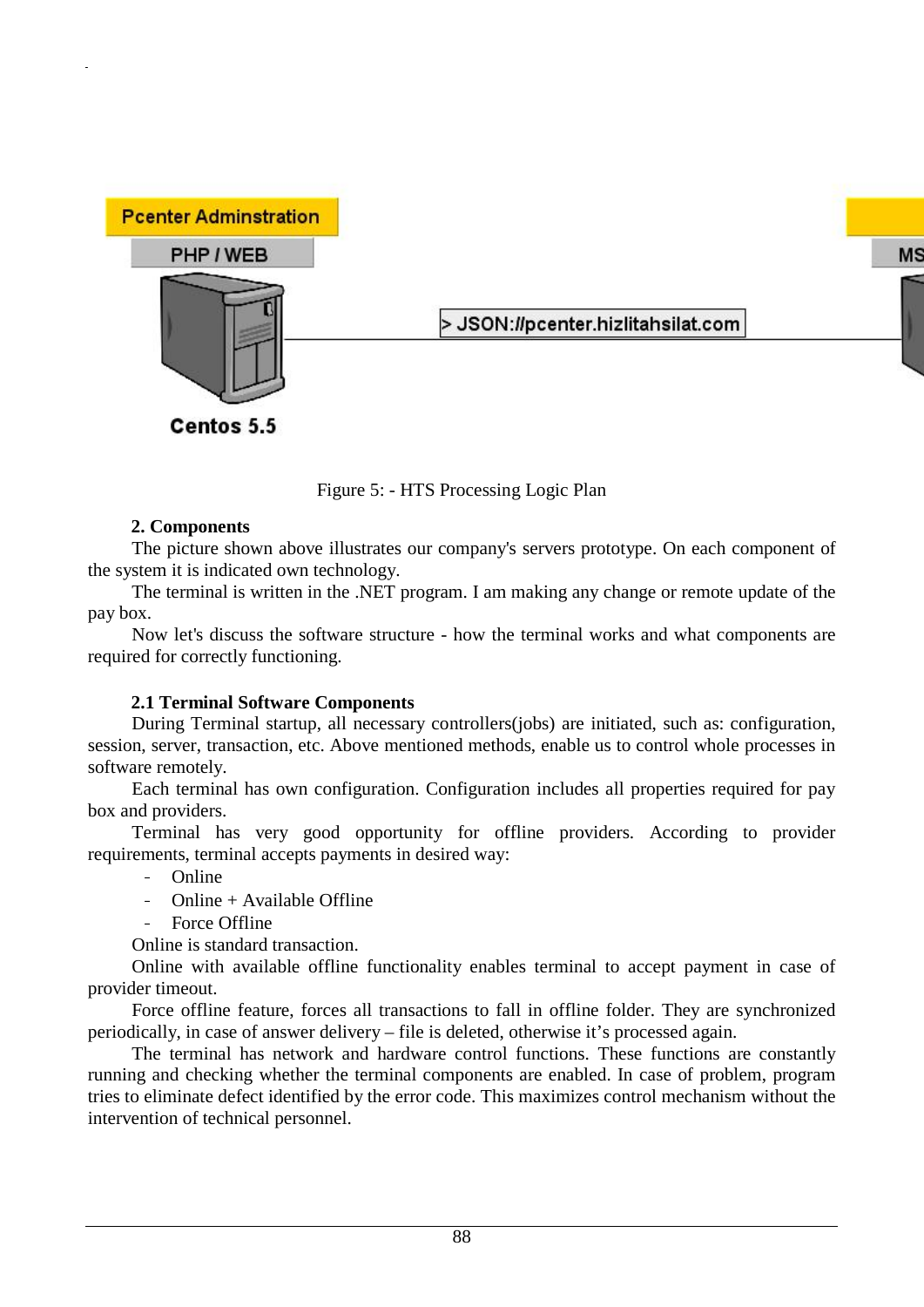|        | private void InitJobsOueue()                                                                              |  |  |  |
|--------|-----------------------------------------------------------------------------------------------------------|--|--|--|
|        |                                                                                                           |  |  |  |
|        | //Add Functions which should be done when application initialized.                                        |  |  |  |
|        | //If something is not done then it remains in the queue and application will try to do it in offline mode |  |  |  |
|        | mInits.Enqueue(this.InitControllerMngr);                                                                  |  |  |  |
|        | if (!Program.testFrontEnd)                                                                                |  |  |  |
|        | mInits.Enaueue(this.InitServerController);                                                                |  |  |  |
|        | mInits.Enqueue(this.InitTransController);                                                                 |  |  |  |
|        | mInits.Enqueue(this.InitConfig);                                                                          |  |  |  |
|        | mInits.Enqueue(this.InitDenominations);                                                                   |  |  |  |
|        | mInits.Enqueue(this.InitPlayLists);                                                                       |  |  |  |
|        | mInits.Enqueue(this.InitRespCodes);                                                                       |  |  |  |
|        | mInits.Enqueue(this.InitResource);                                                                        |  |  |  |
|        | mInits.Enqueue(this.InitSession);                                                                         |  |  |  |
| #if BV |                                                                                                           |  |  |  |
|        | mInits.Enqueue(this.InitBillValidator);                                                                   |  |  |  |
|        | mInits.Enqueue(this.InitCoinValidator);                                                                   |  |  |  |
| #endif |                                                                                                           |  |  |  |
|        | mInits.Enqueue(this.InitOtherControllerS);                                                                |  |  |  |
|        | mInits.Enqueue(this.StartVideoRecord);                                                                    |  |  |  |
|        | mInits.Enqueue(this.StartControllerMngr);                                                                 |  |  |  |
|        | mInits.Enqueue(this.InitSupervisor);                                                                      |  |  |  |
|        | mInits.Enqueue(this.SendBV_ID);                                                                           |  |  |  |
|        | mInits.Enqueue(this.InitBuses);                                                                           |  |  |  |
|        | mInits.Enqueue(this.InitBusesDirections);                                                                 |  |  |  |
|        | mInits.Enqueue(this.InitArrivalDirections);                                                               |  |  |  |
|        | mInits.Enqueue(this.InitDepartureDirections);                                                             |  |  |  |
|        | mInits.Enqueue(this.InitCardDispenser);                                                                   |  |  |  |
|        |                                                                                                           |  |  |  |

Figure 6: - Jobs Initialization

### **2.1.1 Terminal Modes**

Terminal has different modes, such as:

- Idle
- Supervisor
- Offline
- Out of Service
- **Transaction**
- Booting
- Closing
- Addin
- Unknown

Above mentioned modes are displaying terminal status in different cases. Now let's clear out each of them.

When terminal starts  $up - it$  is in booting mode. While pay box is trying to reach the processing server - it is in out of service mode. In case terminal couldn't make successful connection, it stays in out of service mode. We should keep in mind, that terminal has all kind of controllers continuously running. They always check if any component is working correctly. So, whenever server responses successful message, terminal mode changes to transaction mode.

Terminal has specified timeout for transaction mode. If there is no interaction with terminal, after timeout it switches to idle mode.

Terminal requires encasement periodically. At that time, technical staff reaches to terminal with special equipments and enters own user name and password. After successful login, system enables to make encasement. Firstly, encasement button is pressed. It sends denominations file to the system (count of coins and cash inserted since last encasement). After successful response, technician can empty coin and bill acceptor cassettes. During encasement process terminal is in supervisor mode.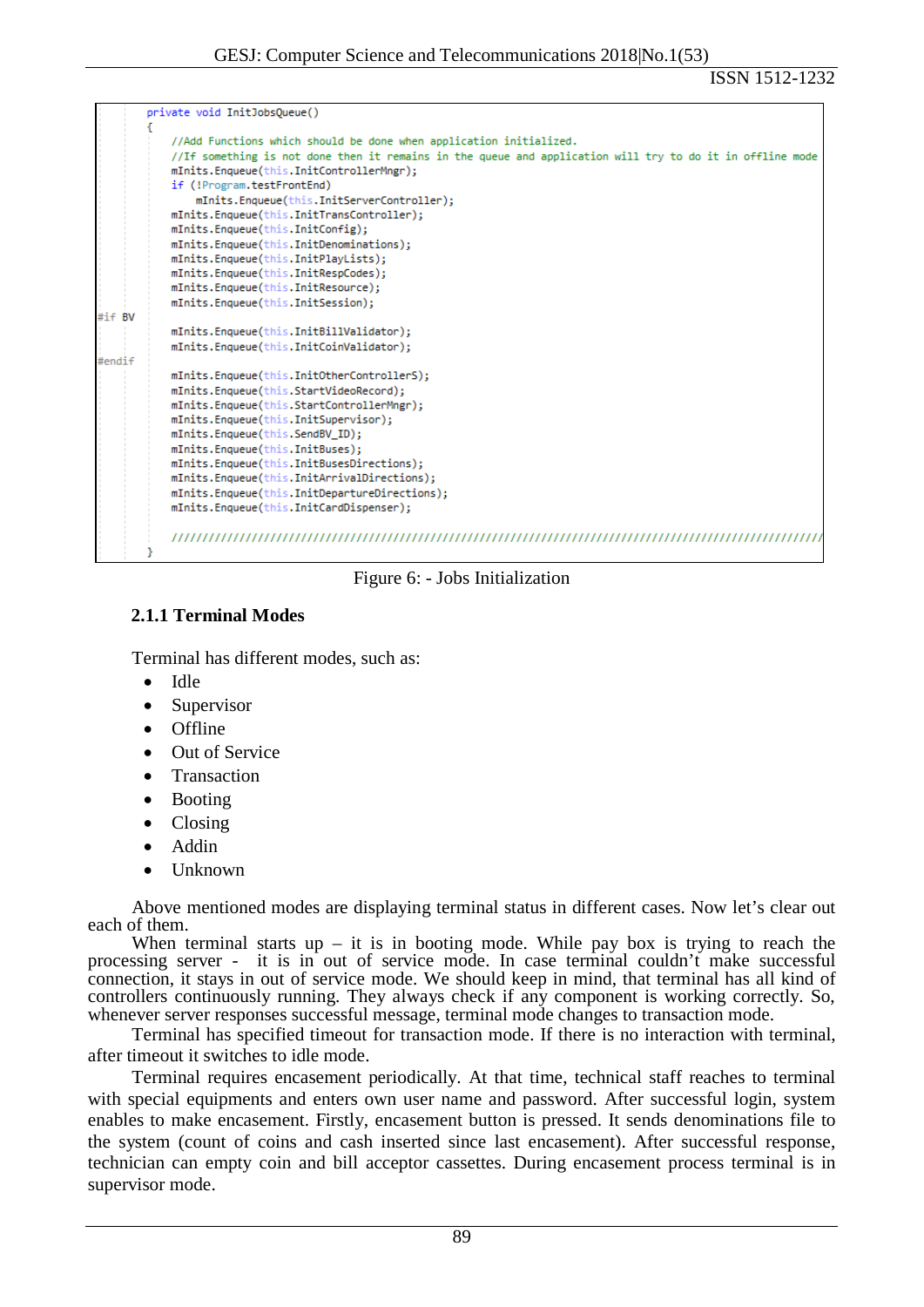Terminal has supplementary mode called addin mode. We know that even in fully tested systems and programs, there can appear exceptional cases. In live system, remote debugging is not really good tool. Now, best practice is to log locally main methods and events. When problem occurs, or is in suspicious case, we send command from admin panel and receive logs on server. While logs are uploading in the server, terminal is in addin mode.

As we mentioned in previous sectors, terminal can accept offline payments. When terminal has lost local internet connection – it goes in offline mode. For providers which allow offline payments, transactions are still received from customers. After successful internet reconnection, all transactions are processed.

Terminal can have exceptional case when none of the modes are assigned. In that case terminal is in unknown mode.

```
int iRandomID = 0;
//1 - check up Master Server
//Create Responce Object
CServerControlRequest oServerControlRequest = new CServerControlRequest(base.mApplication.TerminalID, Program.myMasterServerURL);
CResult<CCheckServer> oServerControl = new CResult<CCheckServer>();
oServerControl.result = new CCheckServer();
//Get Random id
ikandomID = oServerControl.id:try
€
    mApplication.JsonConnection.Request<CCheckServer>(oServerControlRequest, ref oServerControl);
catch (Exception ex) { CUtils.ErrorHandler(null, ex); }
String myServerStatus = "";
if (iRandomID == oServerControl.id)
   myServerStatus = oServerControl.result.serverStatus:
//if master doesn't work check slave server
if (myServerStatus != "00")
    string tempSlaveServerURL = "";
    if (Program.myMasterServerURL == masterServerURL)
       tempSlaveServerURL = slaveServerURL;
    else if (Program.myMasterServerURL == slaveServerURL)
       tempSlaveServerURL = masterServerURL:
    //1 - check up Master Server
    //Create Responce Object
    oServerControlRequest = new CServerControlRequest(base.mApplication.TerminalID, tempSlaveServerURL);
    \frac{1}{\sqrt{2}}\frac{1}{2}oServerControl = new CResult<CCheckServer>();
    oServerControl.result = new CCheckServer();
    //Get Random id
    ikandomID = oServerControl.id:
```
Figure 7: - Server Control

## **2.1.2. Server Control**

Above figure demonstrates small part of the server controller code. From experiences, most of big organizations have backup systems of each component of the processing. Especially in live systems, where payments are processed 24/7, each minute is very important. It's like a live organism, it feels pain when any part of it is damaged and needs urgent recovery. To keep all data and system always protected and healthy, we should always recheck it continuously. For frontend server, we have master slave principal. In predefined timeout, server controller thread sends special request to the system. Depending on the response, controller leaves terminal in master server or switches it to the slave. Even terminal is switched to slave server, controller still sends requests to the system. Whenever master server goes alive – terminal is back to master again.

As we observe on code snippet, some technologies used for connection gets clear. JSON requests are processed by REST service.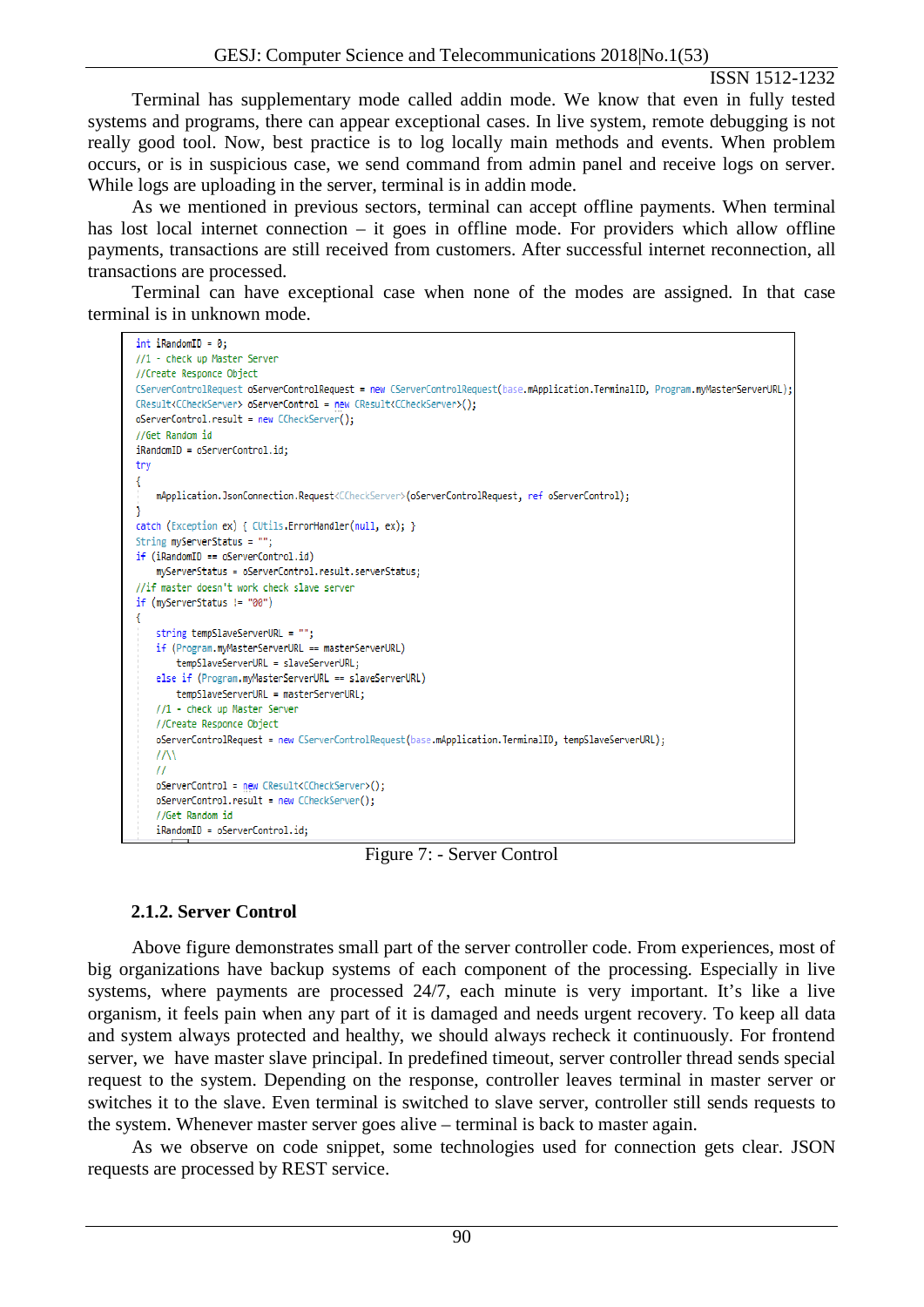#### **2.2 Hardware Components**

The terminal consists of a lot of devices. I have programmed them and integrated with the existing projects. Below is a list of pay box devices:

- Bill Acceptors (ICT P77, ICT L77, ICT P85, Cashcode MVU, Mei)
- Coin Acceptors (ICT SCA1, WHB EMP890)
- Bill / Coin Dispenser +Acceptor (MEI BNR4-21, MEI CF7900)
- Pin Pads
- Barcode Scanner (LV1000R)
- Printers (Hwasung HMK-054, SANEI)
- Modems
- Card Dipsenser (CRT-541, TTCE-D2000)
- Rfid Reader (CN613-U)

Well it might look a bit suspicious that one person can handle them all together. We can clear out some few steps to start hardware programming. All we need is good hardware documentation, SDK of the device, and good programming skills.



#### Figure 8: - Cash Acceptor Main Functions

#### 2.2.1 **Bill Acceptor**

The cash acceptor machine has a lot of functions such as: switching on, turning off, switching to listening mode – when machine is ready to accept cash; resetting, etc.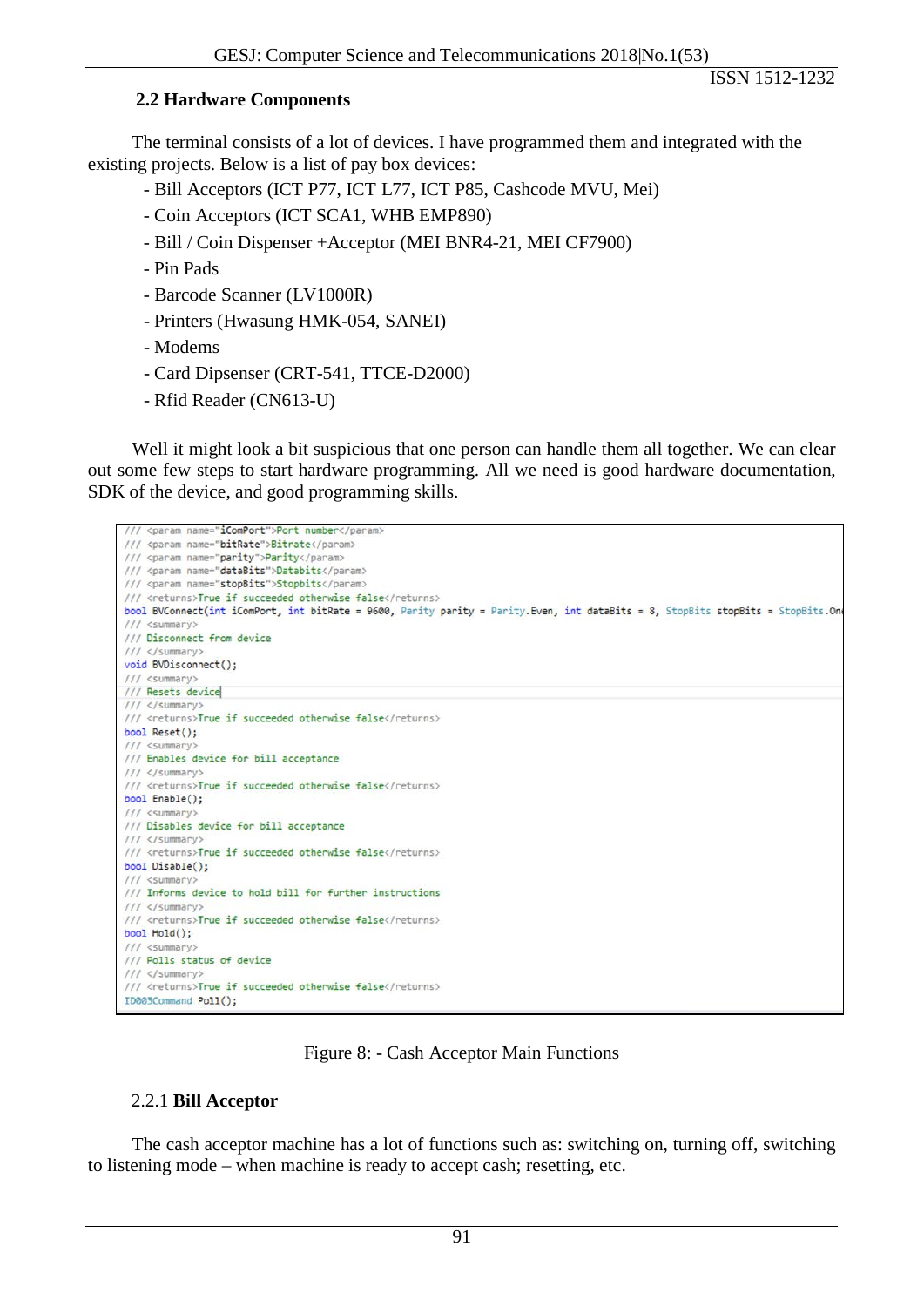To receive money, the device must pass several stages. The poll function in the terminal is constantly receiving various orders from the machine. Terminal accepts already identified codes from the device and acts correspondingly.

Now let's make it clear how it works? Well, each device has its brand name and each brand has its working protocol. We have two kinds of devices – ICT and CASHCODE. ICT works on ID003 protocol and CASHCODE works on CCNET protocol.

ID-003 interface is a bi-directional serial interface, which enables CONTROLLER to control the status and action of ACCEPTOR and confirm the function settings by sending the polling ([STATUS REQUEST]) and the commands ([OPERATION COMMAND] and [SETTING COMMAND]).

## **Transmission Specification** [1]

- Transmission method Full-duplex transmission
- Transmission speed 9600 bps/19200 bps

(Selectable with dipswitch, depending on the machine model)

- Synchronous system Asynchronous method
- Connection control method Polling method
- Data format Start bit 1

Data bit 8 Parity bit EVEN Stop bit 1 X parameter Not used

## **Message format**

SYNC 1 byte: Start code of sending message [FCH] fixed

LNG 1 byte: Data length (total number of bytes from SYNC through CRC)

CMD 1 byte: Command, status

DATA 0-250 byte: Data required for a command (may be omitted, depending on the CMD) CRC 2 byte: Check code of CRC method

The object is the interval from SYNC through the end of DATA. CRC  $(L)$  CRC  $(H)$  (Default value = 0)

Error control, system Error detection, CRC method

CRC-CCITT  $P(X) = X16+X12+X5+1$ 

## **Sending/Receiving Message Format**

Formats of sending/receiving messages are classified into five types as shown below. (1) Polling format (CONTROLLER  $\Box$  ACCEPTOR)

SYNC: [FCH] LNG: [05H] CMD: [11H] (STATUS REQUEST) CRC *(L):* [27H] CRC *(H):* [56H]

(2) ACK format (CONTROLLER  $\Box$  ACCEPTOR / ACCEPTOR  $\Box$  CONTROLLER) SYNC: [FCH] LNG: [05H] ACK: [50H] CRC *(L)*: [AAH] CRC *(H)*: [05H]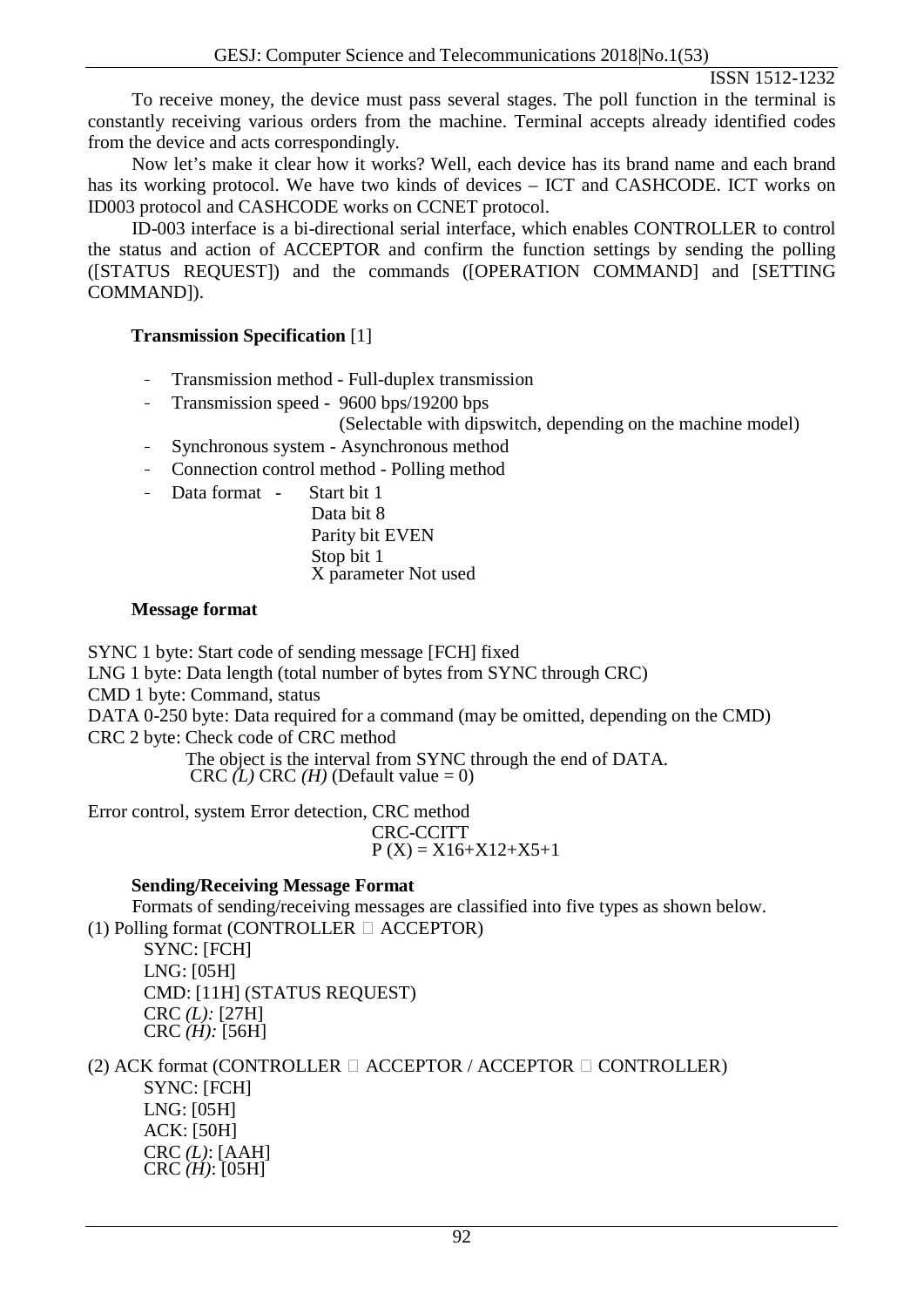Command format (CONTROLLER  $\Box$  ACCEPTOR) SYNC: [FCH] LNG: Data length CMD: Command DATA: Data required for a command (may be omitted, depending on the CMD) CRC: Check code of CRC method (2 byte) (4) Response format I (ACCEPTOR  $\Box$  CONTROLLER) SYNC: [FCH] LNG: Data length SST: Status code DATA: Data required for a status (may be omitted, depending on the status) DATA: Data required for a status (may co.)<br>CRC: Check code of CRC method (2 byte) (5) Response format  $\Box$  (ACCEPTOR  $\Box$  CONTROLLER) SYNC: [FCH] LNG: Data length CMD: Response DATA: Data required for a command (may be omitted, depending on the CMD) CRC: Check code of CRC method (2 byte)

#### **Communication Flow**

(1) Sending STATUS REQUEST



Figure 9: - Status Request Flow

When sending STATUS REQUEST after sending command to ACCEPTOR, transmission interval should be left for polling cycle interval.

(2) Sending a command to ACCEPTOR

Command transmission must not overlap with a response to polling. (3) Communication error  $\Box$ 



Figure 10: - Communication Error

If RESET occurs in ACCEPTOR, recovery of communication may take a few seconds. Therefore, STATUS REQUEST must be sent continuously, and status of ACCEPTOR must be monitored even if a communication error is detected.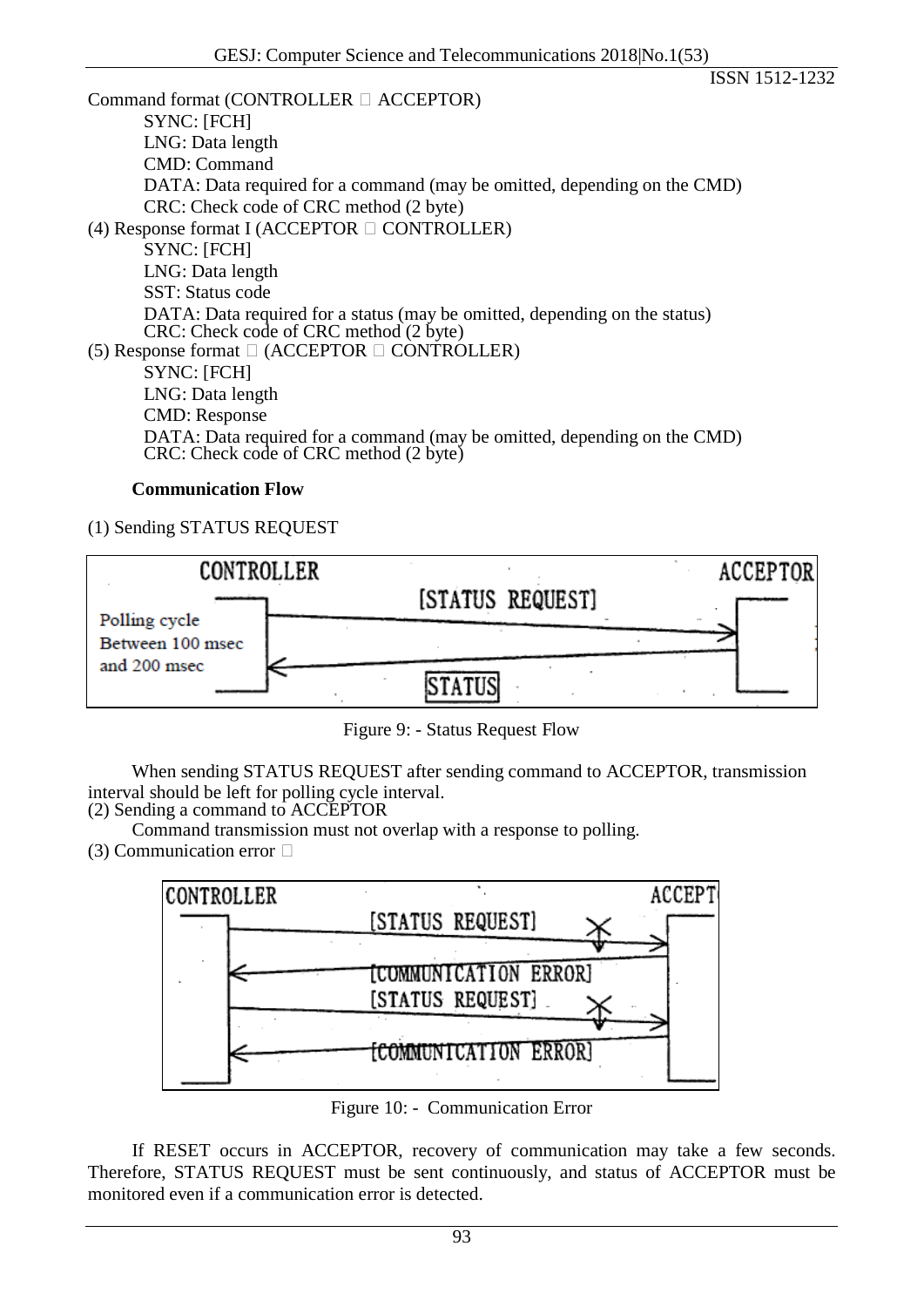ACCEPTOR comes into [STACKING] status upon sending [ACK] response.

A response of [INVALID COMMAND] status is sent back when receiving a [STACK-1] command (OPERATION COMMAND) resent from CONTROLLER. The response of [INVALID COMMAND] status against [STACK-1] command shows that ACCEPTOR has normally received the [STACK-1] command and also been in a status other than [ESCROW] status.

Therefore, in this case, the status of ACCEPTOR is to be verified by sending [STATUS REQUEST] to ACCEPTOR from CONTROLLER.

A request from CONTROLLER for a response on the status of ACCEPTOR.

CONTROLLER monitors the action status, return from the error status, etc. of ACCEPTOR by using [STATUS REQUEST].

Response: Status answer

- Polling cycle is to be between 100 msec and 200 msec.
- A response from ACCEPTOR is to be made within 50 msec.
- CONTROLLER is to resend a message when receiving a response of communication error
- and/or receiving no response within 200 msec.



Figure 11: - ID003 Protocol C# Code Snippet

#### **3. Proxy Server**

Proxy Server is a transmitter of payments to providers.

The payment proxy server is written in Java programming language. Any new provider is involved with the respective protocol. We have lot of providers working in the system.

 Proxy server is java applet. It is always in listening mode. It accepts special commands such as balance, check and pay.

Actually, processing transactions consist of three parts:

- Specification of a specific abortion provider (Balance Call)
	- Check